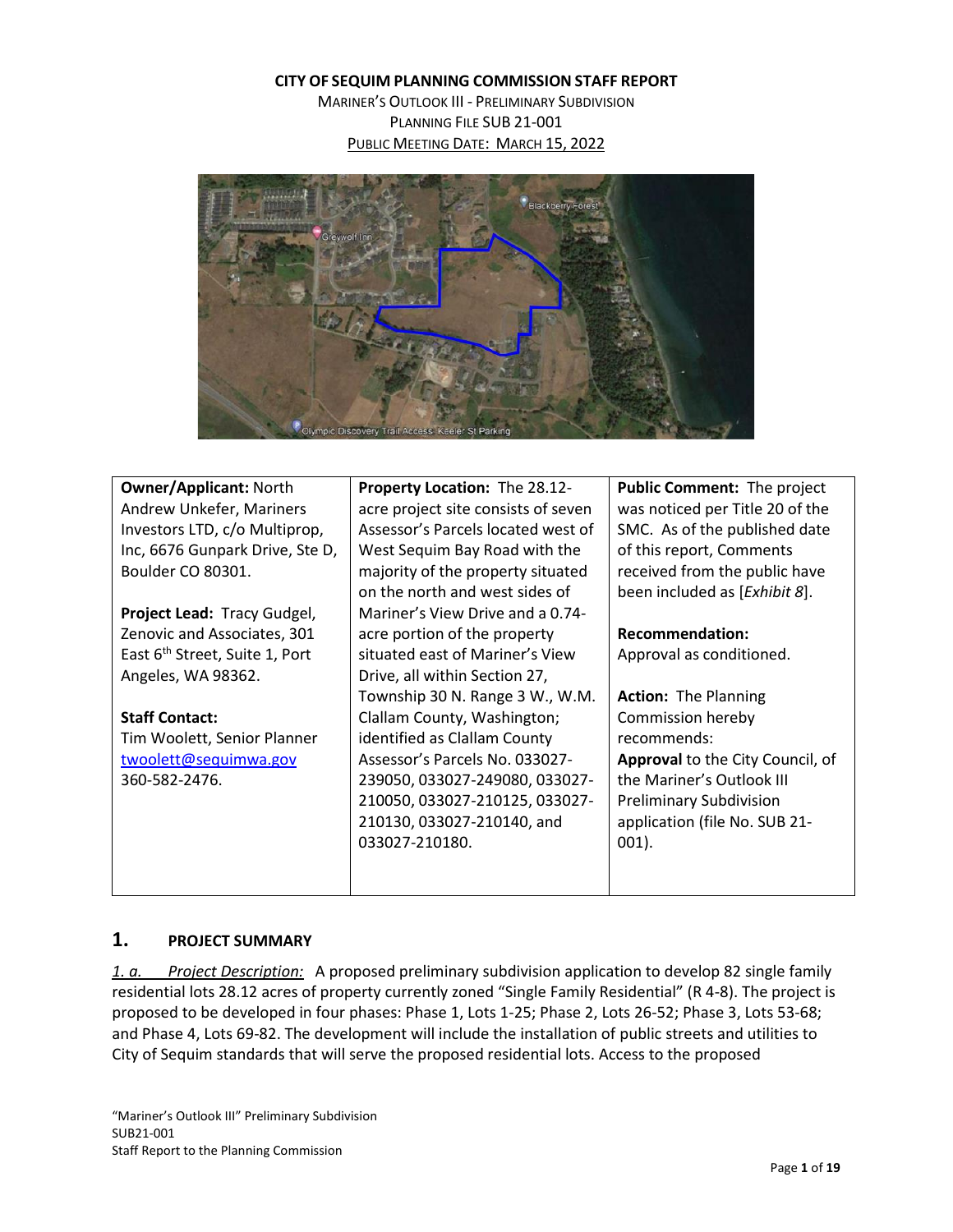subdivision will be from two points of access off West Sequim Bay Road, one of which being the existing Mariner's View Drive.

*1. b Previous Actions:* The property has been subject to the following previous action:

- August 27, 2021: Major Preliminary Subdivision application submitted to the City for review.
- September 24, 2021: Notice of complete application issued.
- November 12, 2019: Notice to suspend process pending receipt of additional information.
- February 7, 2022: Notice of complete application and resumption of process following submittal of additional information.
- February 28, 2022: SEPA Mitigated Determination of Non-significance (MDNS) issued.
- February 28, 2022: Notice of SEPA MDNS, public meeting and public hearing issued.

## *1. c Project Context:*

The project is located in the R4-8 zoning district (4 to 8 dwelling units per acre). The City of Sequim Future Land Use Map (FLUM) designates the land single-family residential, which is consistent with the zoning designation for the site [Figure 1]. Zoning in the vicinity of the subject property consists of residential zoned lots in both incorporated and unincorporated areas. The total project area is approximately 28.12 acres, of which will be 19.81 acres of total lot area, 3.22 acres of open space area, and 5.1 acres of city right-of-way area. The net residential density will be 4.14 units per acre which is consistent with the R4-8 zone's minimum requirement of 4 units per net acre.

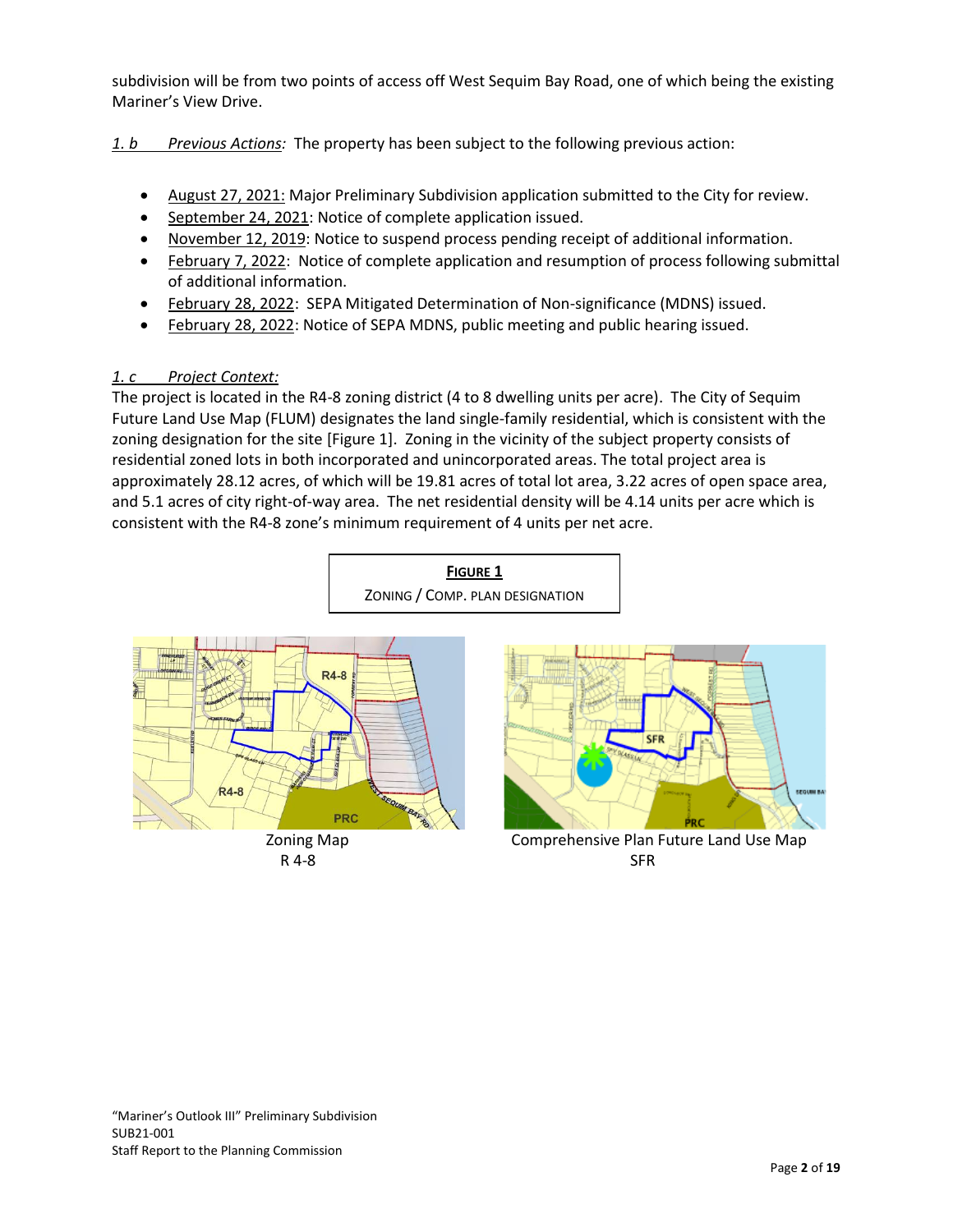

The site consists of seven parcels covering an area of approximately 28.12 acres. Elevations throughout the site range from approximately 110 feet to 230 feet. The site generally slopes gently down to the east from approximately 3 degree (5 percent) to 6 degrees (10 percent). On the eastern edge of the site, the slope increases to approximately 7 degrees (13 percent) to 9 degrees (15 percent). A northern facing slope runs along he southern edge of the site which appears to range from approximately 10 degrees (18 percent) to 12 degrees (22 percent). The northwest corner of the site is situated on an east facing slope that ranges from 9 degrees (15 percent) to 11 degrees (20 percent).

The majority of the site is currently undeveloped and covered with tall grass with some trees scattered throughout the site. The project site is bordered by single family residences to the north, south and west, and West Sequim Bay Road to the east.



"Mariner's Outlook III" Preliminary Subdivision SUB21-001 Staff Report to the Planning Commission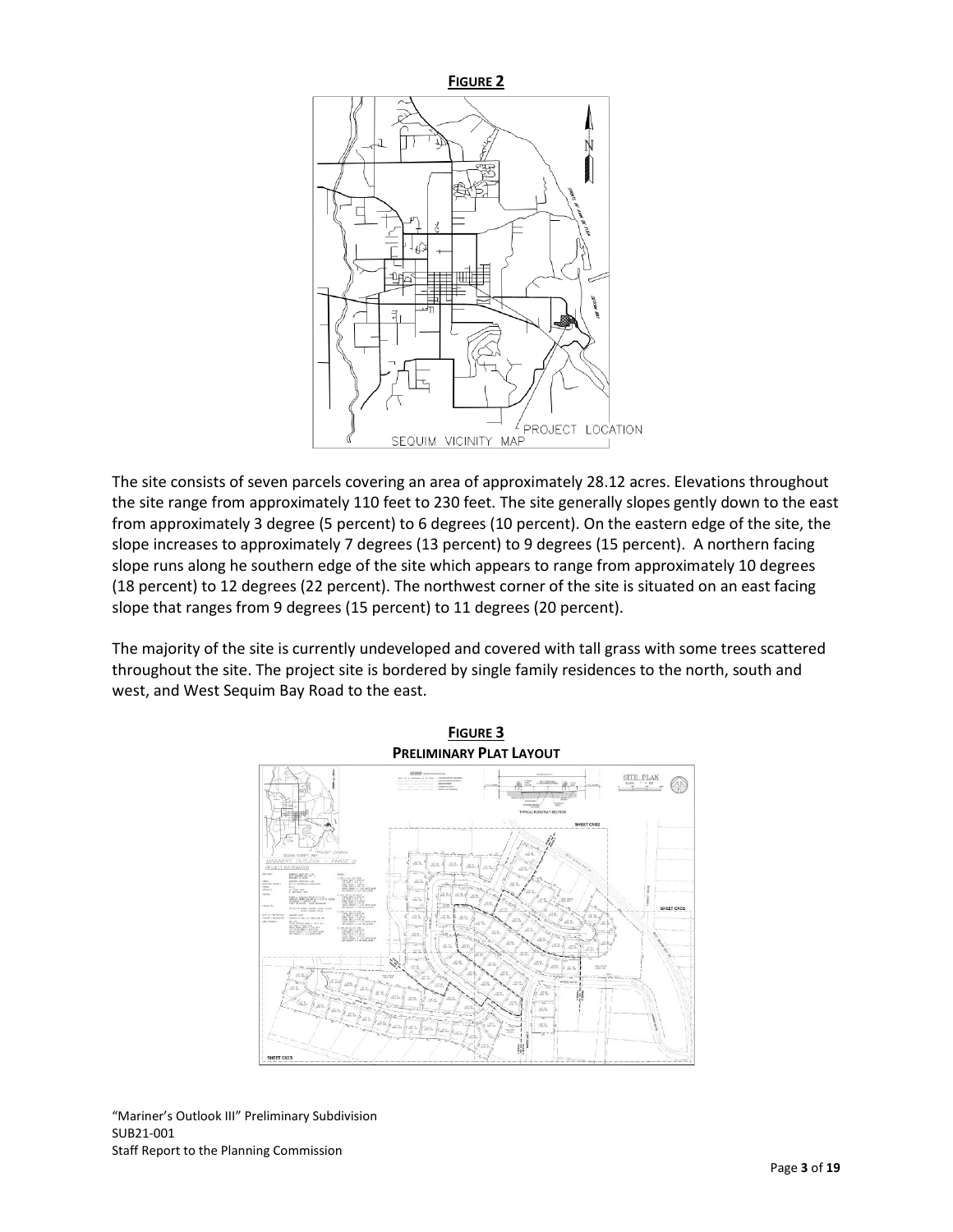## *1. d Supporting Studies:*

The following special studies have been completed in support of the subject preliminary subdivision proposal, and all associated email and other written correspondence, are hereby incorporated into the project record by reference.

- 1. Geotechnical Engineering Investigation, Proposed Mariner's Outlook-Phase I [*sic*], July 26, 2021; prepared by Zenovic and Associates
- 2. Mariner's Outlook Traffic Impact Analysis, October 19, 2018; prepared by Jake Traffic Engineering, Inc.
- 3. Preliminary Stormwater Control Plan for Mariner's Outlook-Phase III, August 3, 2021; prepared by Zenovic and Associates, Inc.
- 4. Non-Wetland Discovery and Documentation for Parcel No. 033027-21-0180 as Pre-Condition for Mariners Investors Proposed Major Subdivision; Prepared by W. David Loggy, Loggy Soil and Wetland Consulting, November, 2018.
- 5. Mariner's Outlook Phase 3-Cedar Ridge Sewer Lift Station Analysis, August 2, 2021; prepared by Scott Headrick, P.E., Zenovic and Associates.
- 6. Cultural Resource Assessment of the Proposed Mariner Outlook, Phase III, Residential Subdivision, Sequim, Clallam County, Washington; prepared by Garth L. Baldwin, M.A., RPA 16248; Simon I. Schultheis, B.A.; and James Schumacher, M.A.; February 24, 2022.

## **2. STAFF DISCUSSION/ANALYSIS:**

## **SUBDIVISION FINDINGS AND CONCLUSIONS**

### *2. a Zoning, Land Use, Density & Development Standards*

*Discussion:* The project site's future land use designation as identified in the 2015-2035 Comprehensive Plan is Single-Family Residential (SFR/R4-8). The following zoning and development standards are established in SMC Chapters 18.44 Bulk and Dimensional Requirements, 18.22 Development Standards, 18.20 Purposes of Districts, and 18.48 Off-Street Parking.

- Property Size: According to Clallam County records, the subject property is approximately 28.12 acres in area (gross). As indicated on the submitted plans [Exhibit 2], the proposed residential lot area is approximately 19.81 acres.
- Current Land Use: The subject property is currently undeveloped.
- R4-8 Single-Family Residential: The purpose of the R4-8 zoning district is to provide land for districts of detached, single-family homes within the city. The R4-8 zone provides for consistency and predictability in single-family neighborhoods. According to SMC 18.20.050, new subdivisions are required to produce a minimum of four dwelling units per net acre. The minimum number of units may be reduced based on the presence of critical areas.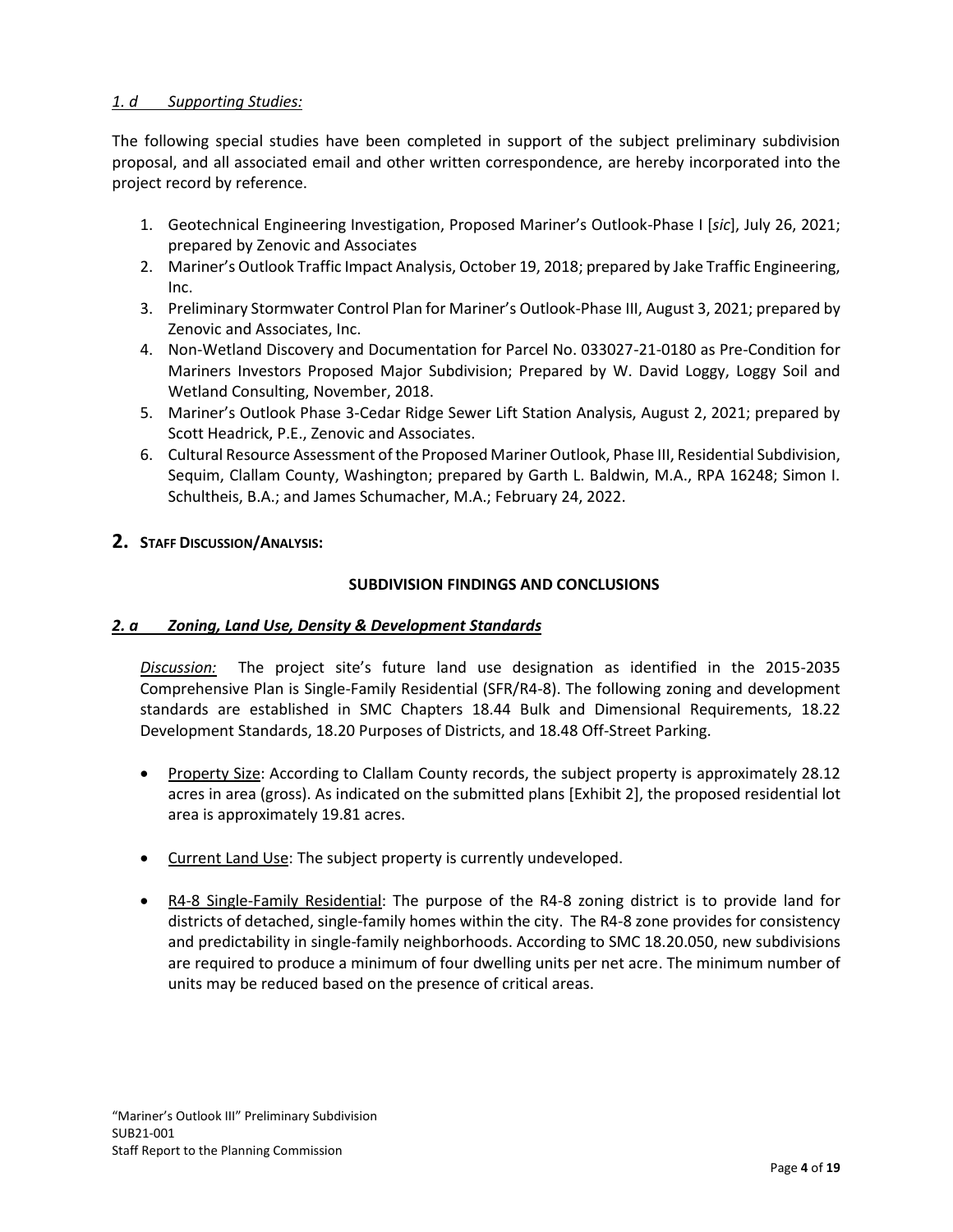| <b>PERMITTED USES</b>                                                                                                    | <b>Lot Size</b><br><b>Standard</b>                           | <b>General Development Standards</b>                             |                       |                                                                                                                               |                                                                            |                         |                                                                                                                               |  |
|--------------------------------------------------------------------------------------------------------------------------|--------------------------------------------------------------|------------------------------------------------------------------|-----------------------|-------------------------------------------------------------------------------------------------------------------------------|----------------------------------------------------------------------------|-------------------------|-------------------------------------------------------------------------------------------------------------------------------|--|
|                                                                                                                          |                                                              | Maximum<br>Height                                                | Minimum<br>Front Yard | Minimum Side /<br>Rear Yard                                                                                                   | Maximum Lot<br>Coverage                                                    | Required<br>Parking     | Site<br>Requirements                                                                                                          |  |
| <b>Residences</b><br>(Detached)                                                                                          | Min. lot size -<br>5.400 sf<br>Max. lot size -<br>14,500 sf* | 25 feet, except<br>18 ft in Central<br><b>Height District</b>    | 15 feet               | Side: 6' each side:<br>or 12' one side only<br>if zero-lot-line<br>development.<br>Rear: 15'                                  | 40% lots<br>10,000 sf and<br>larger;                                       | 2 spaces /<br>residence | Site plan<br>review per<br><b>SMC 18.22</b>                                                                                   |  |
| <b>Public Facilities and</b><br><b>Services</b>                                                                          | None                                                         | $25'$ or as<br>determined by<br>Conditional<br><b>Use Permit</b> |                       | Major: As<br>determined by Major<br>CUP<br>Minor: 20'                                                                         | increases by<br>0.4% for each<br>100 sf lot area<br>less than<br>10,000 sf | See SMC<br>18.48.050    | Site plan<br>review per<br>SMC 18.22;<br>Fencing per<br><b>SMC</b><br>18.24.140                                               |  |
| Communication<br><b>Facilities / Towers</b><br>(See SMC 18.61 for<br>Wireless Communications)                            | <b>None</b>                                                  | 150 feet                                                         | facilities            | 2 times the height of a tower.<br>antenna, dish; 50' for all other                                                            |                                                                            | None                    | Fencing per<br><b>SMC</b><br>18.24.140                                                                                        |  |
| <b>ACCESSORY USES AND STRUCTURES: See SMC 18.59</b><br><b>HOME OCCUPATION: See SMC 18.67</b><br><b>CONDITIONAL USES:</b> |                                                              |                                                                  |                       | <b>ACCESSORY DWELLING UNIT: See SMC 18.66</b>                                                                                 |                                                                            |                         |                                                                                                                               |  |
| Minor: Mini-parks, minor Public Facilities.                                                                              |                                                              |                                                                  |                       | Major: Parks other than mini-parks; public schools; libraries; community centers; police and fire statios; power substations; |                                                                            |                         |                                                                                                                               |  |
|                                                                                                                          |                                                              |                                                                  |                       |                                                                                                                               |                                                                            |                         | NOTES: THESE TABLES ARE INTENDED TO REPLACE ZONING AND BULK AND DIMENSIONAL STANDARDS ONLY. REFERENCES TO OTHER SMC TITLES OR |  |

- Lot size and Density: The proposed lot sizes and density would be consistent with SMC 18.20.050. The proposed net residential density is 4.14 units per acre. Proposed lot sizes are addressed below.
- Building Height: The maximum building height allowance is 25 feet. The building permit review process will ensure that no building will exceed the 25-foot height limitation. Therefore, the proposed project complies with SMC 18.20.050.
- Lot Size Range: Lots within the R4-8 zone have lot size range of a minimum of 5,400 square feet and a maximum of 14,500 square feet. The proposed lots are all within the allowable lot size range; thus, the proposal would be consistent this requirement.
- Parking: Single-family residential units are required to have two on-site parking spaces per unit pursuant to SMC 18.48.050(B)(1). The project is proposing driveways to each lot which will also have the required minimum two on-site parking spaces. The availability of on-site parking will be verified with each building permit review, thus ensuring compliance with SMC 18.48.050(B)(1).
- Lot Coverage (All Structures): Forty percent for lots 10,000 square feet and larger; that allowance adjusts by 0.4% for each 100 square feet of lot area less than 10,000 square feet. Lot coverage will be reviewed with each building permit application to ensure the lot coverage requirements are met. The proposed project would comply with this requirement [SMC 18.20.050].
- Signage: Any subdivision/project signage would need to satisfy the requirements of SMC 18.58 (Sign Code). Any future signage will require separate review by the City's Building Department, at which time it will be reviewed for compliance with the City's sign regulations (SMC 18.58).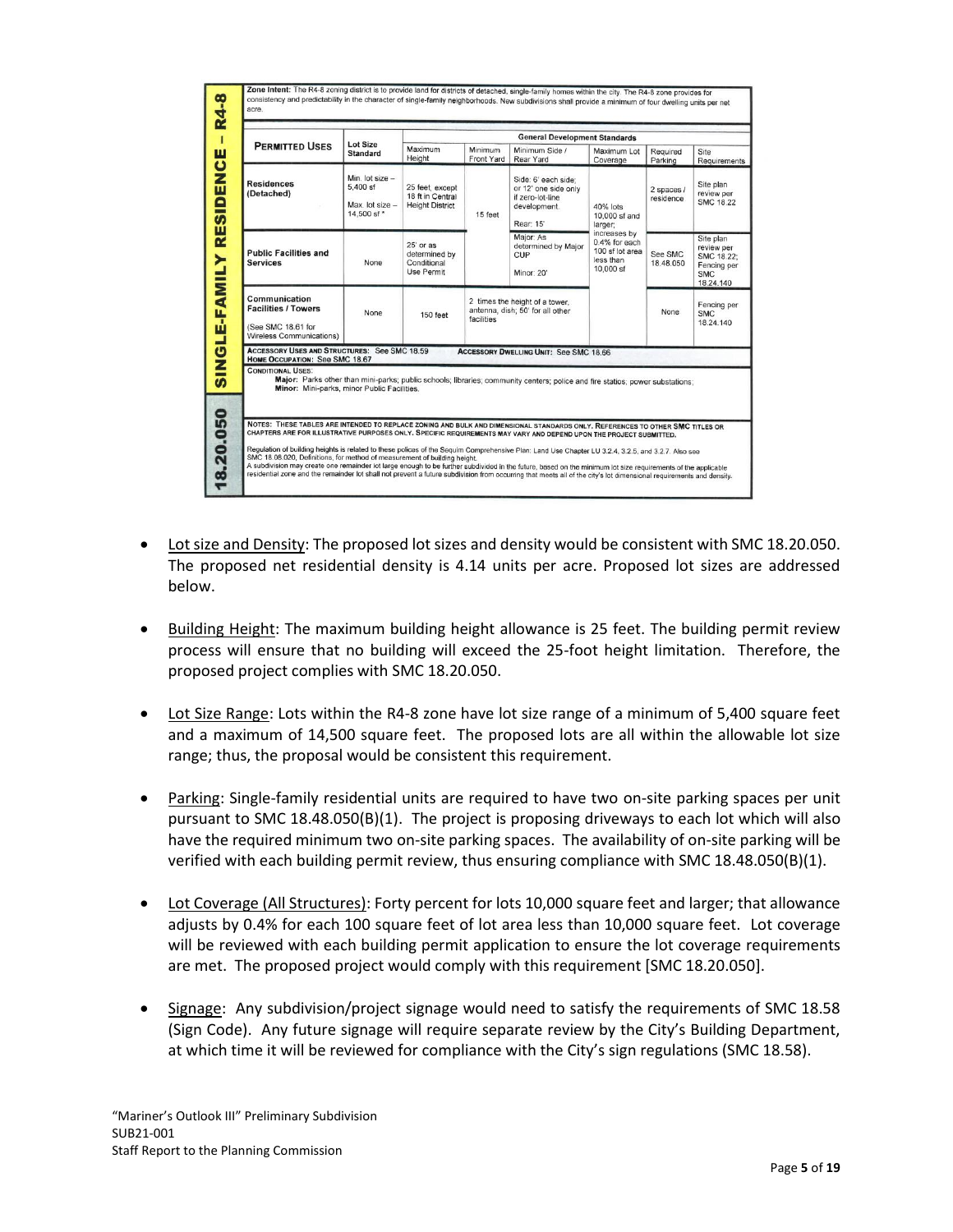- Buffers: Based on the wetland determination supported by field data provided in the Non- "Wetland Discovery and Documentation" study by Loggy Soil and Wetland Consulting, there are no regulated wetlands on the site that would require buffers.
- Open Space & Recreation: Although the project proponents are proposing 3.22 acres of open space area, open space is not a requirement for residential subdivisions. However, individual lot owners will be required to pay park impact fees at the time of building permit. The fees generated from this project would provide funds for the City's parks and recreational facility improvements, including, but not limited to, land acquisition, site improvements, necessary off-site improvements, construction, engineering, architectural, permitting, financing, and administrative expenses, applicable impact fees or mitigation costs, capital equipment pertaining to park and recreational facilities, and any other expenses that can be capitalized provided the expenses relate to the parks and recreational facility improvements [*SMC 22.12.100 C*.].

*Staff Finding #1: Staff finds that (with conditions), the Mariner's Outlook III Subdivision would satisfy the requirements of SMC, Chapter 18 (Zoning) [the bulk and dimensional requirements of SMC 18.20.050, Single-family residence – R4-8 Zone Table]. Setbacks, lot coverage and building height will be reviewed at the time of individual building permit applications for the future homes.* 

## **2.b. Environmentally Significant Lands:**

The submitted geotechnical report provides that available geologic data indicates that a "Site Design Class D" as per Table 1613.2.5 of the International Building Code is appropriate for this site. All proposed singlefamily residential building permits are required to satisfy the standards for Site Design Class D at a minimum; therefore, the project would comply with the City of Sequim Critical and Environmentally Sensitive Area Protection regulations. Additional discussion regarding environmentally significant lands is provided above under Open Space and Buffers, and below under *Approval Criterion H* below.

*Staff Finding #2: Staff finds that the requirements for single family residential building permit approval will ensure that the proposal would be consistent with SMC 18.80 – CRITICAL AND ENVIRONMENTALLY SENSITIVE AREAS PROTECTION as they apply to seismic hazard areas.* 

### **2.c. Preliminary Major Subdivision Plat Approval Process & Criteria:**

Major Subdivisions are identified as Type C-2 process in Chapter 20.01.030, Table 2 (SMC), which requires a Planning Commission public meeting and a City Council public hearing. Chapter 17.20.040 of the Sequim Municipal Code (SMC) contains the criteria by which subdivisions are reviewed:

### **17.20.040 Approval criteria.**

**The city shall not approve applications for subdivisions unless it is demonstrated by the subdivider that each of the following criteria has been met or will be met:**

## **A. Each lot resulting from the subdivision shall conform with the comprehensive plan and zoning regulations;**

Staff discussion: The purpose of the R4-8 zoning district is to *provide land for districts of detached, single-family homes within the city. The R4-8 zone provides for consistency and predictability in the*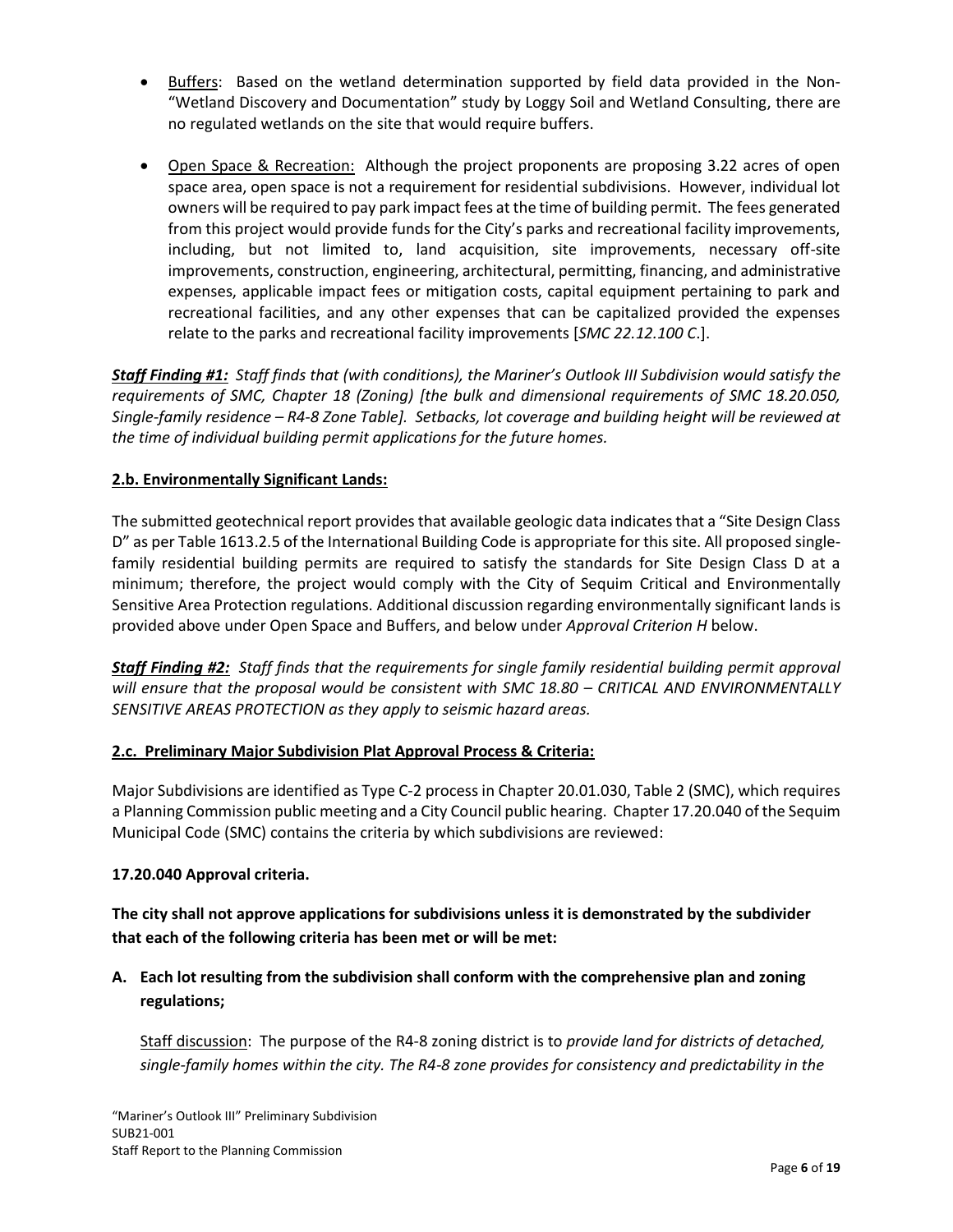*character of single-family neighborhoods. New subdivisions shall provide a minimum of four dwelling units per net acre* [SMC 18.20.050]. As provided above under *Zoning, Land Use, Density & Development Standards*, the proposal would satisfy the standards of the current zoning regulations and the goals and policies of the Comprehensive Plan. The zoning regulations provide a minimum four (4) dwelling units per *net acre* requirement; however, the code does not provide a definition for "net acre". For the purposes of this review net acre shall be considered those areas for residential development outside of the 3.22 acres composed of open space and 5.10 acres for public rights-ofway. According to the plans [*Exhibit 2*], the proposed lots would be within the minimum 5,400 and maximum 14,500 square-feet lot size requirements for the underlying zone and would satisfy the density requirements of the zone.

Conclusion: The proposed subdivision configuration would be in conformance with the zoning standards (Title 18, SMC) and the applicable provisions for areas designated by the Comprehensive plan for Single Family Residential development and would therefore satisfy this criterion for approval.

## **B. Each lot shall adjoin a public street or a private street in the subdivision;**

Staff discussion: This proposed subdivision will adjoin West Sequim Bay Road and Mariner's View Drive, a public street right-of-way.

The project proposal provides two points of vehicular access to the subdivision, one connection via Mariner's View Drive, and one future connection to West Sequim Bay Road identified on the preliminary subdivision map as Keel Road shown in proposed Phase 2. Subdivisions are required to have two points of access pursuant to SMC 17.32.110 stating that "*Each subdivision must have at least two points of access*… *For subdivisions with more than four and up to 30 lots, the two points of access may be combined if separated by a minimum 10-foot-wide landscape area and encompass two 20-foot-wide drive lanes*."

Phase 1 would provide 25 lots; thus, a second point of access or combined access would be required. SMC 17.32.110 also provides that "*After considering fire district safety recommendations, one point of access may be approved for subdivisions of less than 10 lots where insufficient land area is available for two access points*." Upon discussing with the Building Department regarding fire safety concerns, there are no fire safety concerns with a single point of access for less than 10 lots and that the Fire District would prefer to avoid the combined access point. Therefore, with the requirement for limiting Phase 1 to no more than 9 lots or building permits issued, a single point of access would be sufficient until such time as Phase 2 develops.

Upon development of Phase 2, the second connection to West Sequim Bay Road (Keel Road) will be required. A project proponent is not compelled to develop all phases of a phased development, nor are they in control of outside forces that may dictate the feasibility of completing the subdivision. Additionally, if all phases are not developed within five years of preliminary approval the approval will expire and the site will remain as last improved. Therefore, each phase must be improved as though it is the final phase prior to its final plat approval.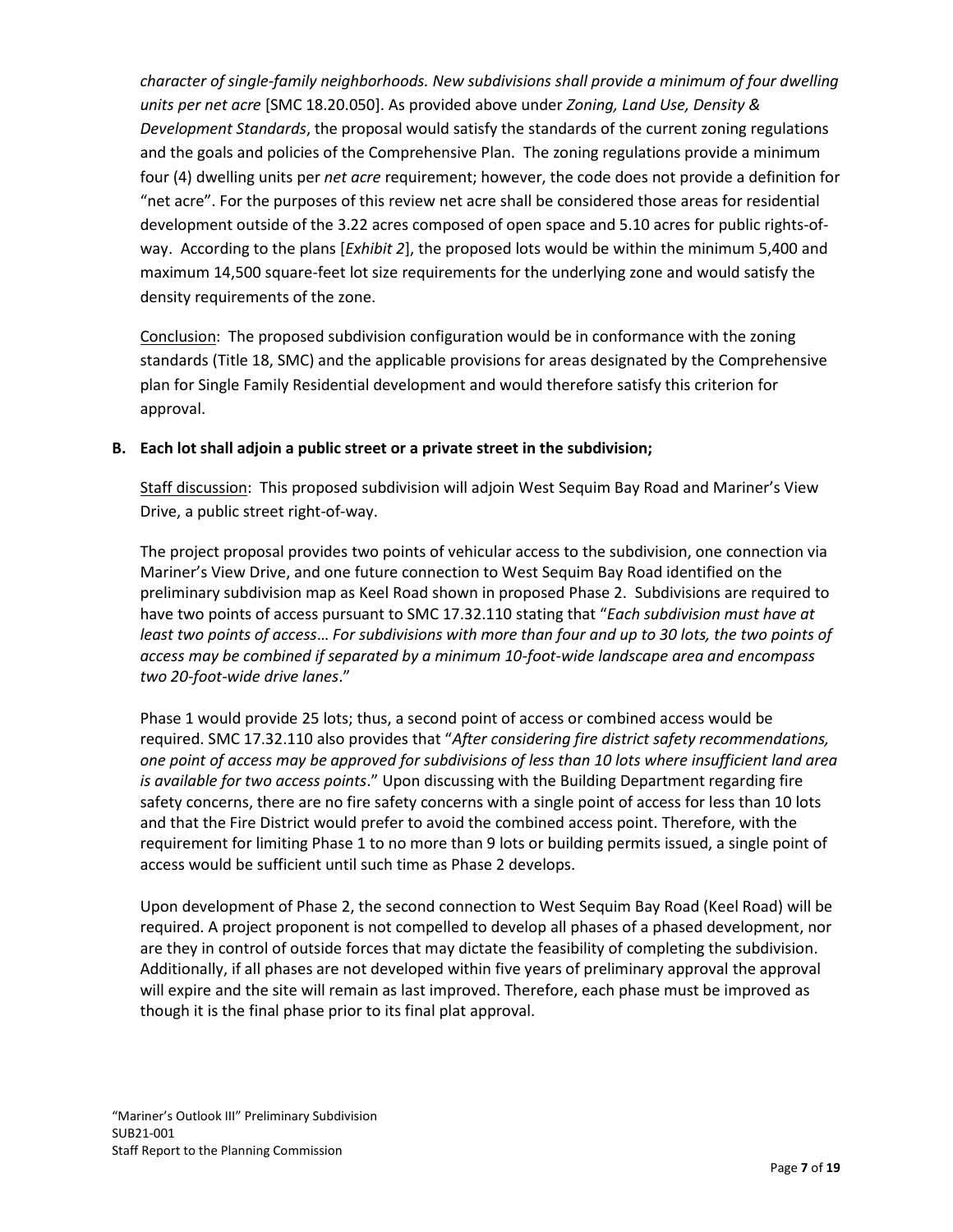Conclusion: With the limitation of 9 lots or units on Phase 1 and the requirement to connect West Sequim Bay Road prior to final plat approval of the next Phase, the proposal would satisfy this criterion for approval.

## **C. Curb, gutter, sidewalk, trail connections, transit stops, streets, storm drainage, sanitary sewer lines, water lines and other utilities as required shall be installed at the expense of the applicant and meet city specifications and applicable ordinances and the city engineer has certified or approved the proposed plans;**

Staff discussion: The City Engineer reviewed the proposal and provided comments related to traffic impacts, street configurations, impact fees, water, sewer, stormwater utilities and permitting requirements [*Exhibit 7.d*]. As proposed, a new internal public road system would connect with West Sequim Bay Road.

Prior to improvements for final plat approval, a site construction plan for said improvements will be required to be submitted for review and approval by the City Engineer. The plan shall include all applicable designs for the curb, gutter, sidewalks, streets, storm drainage, sanitary sewer lines, water lines, streetlights and all other required utilities which shall be installed at the expense of the applicant, unless a bond is posted to ensure completion pursuant to SMC 17.64. The applicant will also be required to provide for the necessary utility easements and the dedication of streets and other infrastructure to the City upon recording the plat.

Conclusion: As provided above, the proposed development would satisfy this criterion for approval.

### **D. The subdivider has provided an easement for utilities transmission services, if necessary;**

Staff discussion: The final plat/site construction review process will ensure that all necessary utility easements will be established and shown on the face of the final plat prior to recording of the map. It will be the applicant's responsibility to demonstrate that all necessary utility transmission easements have been obtained, consistent with City standards.

Conclusion: The final plat review process will ensure that this criterion will be met.

## **E. Private property necessary for public use for streets will be dedicated by a deed of dedication acceptable to the city or by preparing a plat to be recorded;**

Staff discussion: All areas to be used by the public are required to be dedicated, conveyed to, and accepted by the city, and all easements which are required as conditions of approval and are granted in a form acceptable to the city.

Conclusion: The final plat review process will ensure that this criterion will be met.

## **F. A bond will be posted to ensure completion of those improvements required under these criteria but not yet installed or provided;**

Staff discussion: Pursuant to SMC 17.64.010(A), a final plat and/or final binding site plan shall not be considered for approval unless the applicant has guaranteed to complete all required improvements within a reasonable period consistent with approved working drawings and specifications and has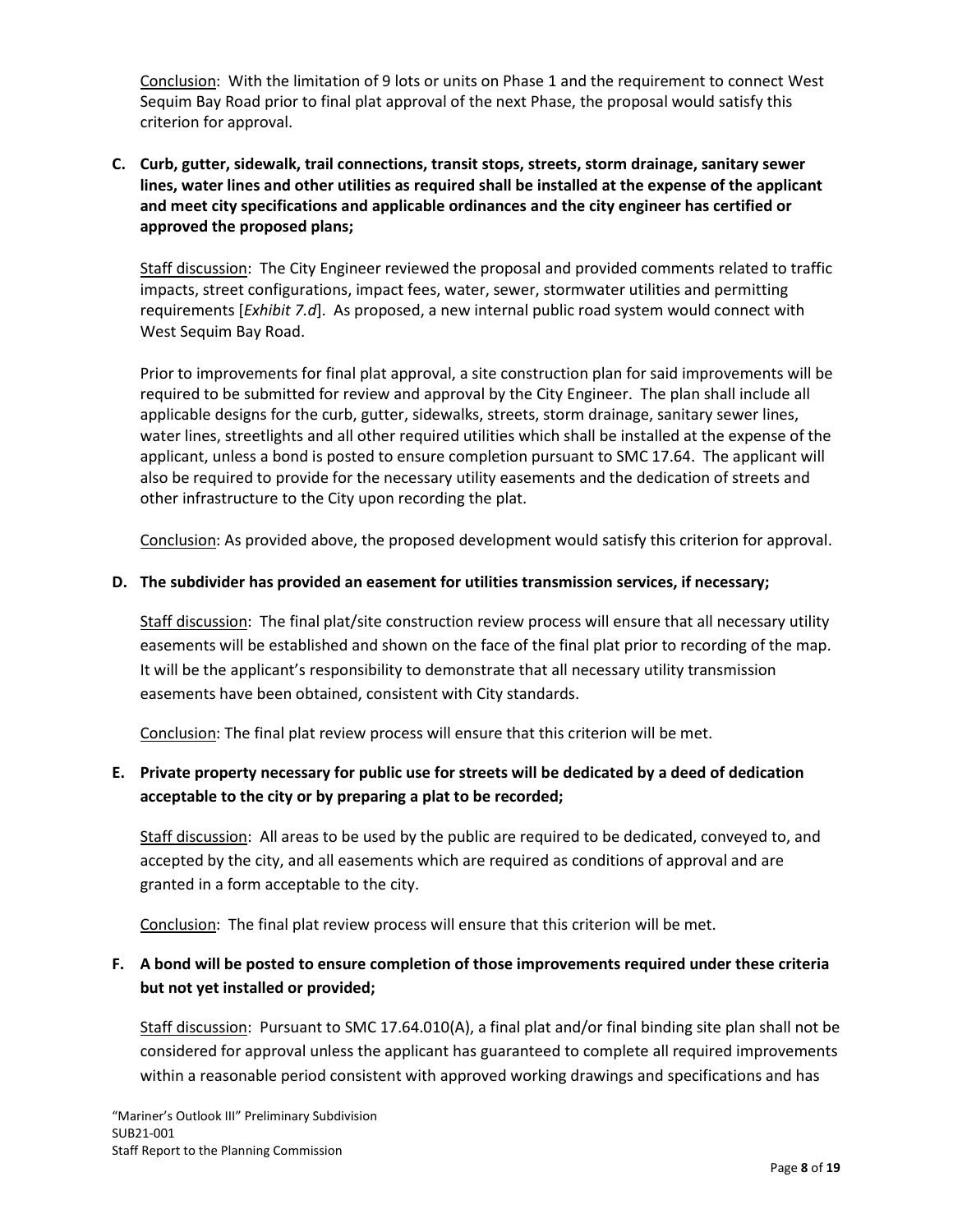guaranteed to maintain the improvements until they are accepted by the city. The guarantee of completion and maintenance shall provide that the applicant will reimburse the city for any maintenance work which is required consistent with this chapter upon failure of the applicant to perform such work after receiving due notice from the city. This guarantee shall be by at least one of the three methods established in SMC [17.64.020](https://www.codepublishing.com/WA/Sequim/html/Sequim17/Sequim1764.html#17.64.020) and shall be in addition to requirements of SMC 17.64.010 B. Only one method of plat completion guarantee shall be applied for each specific improvement.

Conclusion: The site construction and final plat review process will ensure that this criterion is met through application of the requirements set forth in Chapter 17.64 SMC.

# **G. Adequate public facilities will be provided, as required by the adopted capital facilities plan. These facilities may include, but not necessarily be limited to, parks, playgrounds, schools, open spaces, transit stops, and trails and trail connections;**

Staff discussion: The project is not required to provide any new public facilities such as parks, trails and playgrounds, but will be required to pay park & traffic impact fees (SMC 22.12.110 and SMC 22.04.110) as the individual lots are developed.

Conclusion: This criterion would be satisfied with the single family residential development of the individual lots within this subdivision.

## **H. All requirements of the environmentally sensitive areas and wetlands sections of the SMC and the State Environmental Policy Act (SEPA) have been met;**

Staff discussion: DCD forwarded the proposal and environmental review documents to the City of Sequim Public Works/Engineering Department, Washington State Department of Ecology, Department of Archaeology and Historic Preservation (DAHP), the Jamestown S'Klallam Tribe, State Department of Fish and Wildlife, and Clallam County for review. In response, comments were received from the Department of Archaeology and Historic Preservation recommending that a professional archaeological survey of the project area be conducted prior to ground disturbing activities. They also recommended consultation with the concerned Tribes' cultural committees and staff regarding cultural resource issues.

At the recommendation of DHP, the project applicants hired Drayton Archaeology who surveyed the property and prepared and submitted the "*Cultural Resource Assessment of the Proposed Mariner Outlook, Phase III, Residential Subdivision, Sequim, Clallam County, Washington*"; prepared by Garth L. Baldwin, M.A., RPA 16248; Simon I. Schultheis, B.A.; and James Schumacher, M.A.; February 24, 2022 [*Exhibit 6*]. The results of the survey found that there were no apparent cultural resources at the project site, but did provide recommended protocols for inadvertent discover which have been added as conditions of this approval.

Other than the portion of site mapped with seismic qualities, there are no other known or mapped critical areas on the subject property.

Conclusion: The mitigation conditions of the SEPA MDNS, conditions of this approval, and compliance with all other applicable regulations will ensure compliance with this criterion.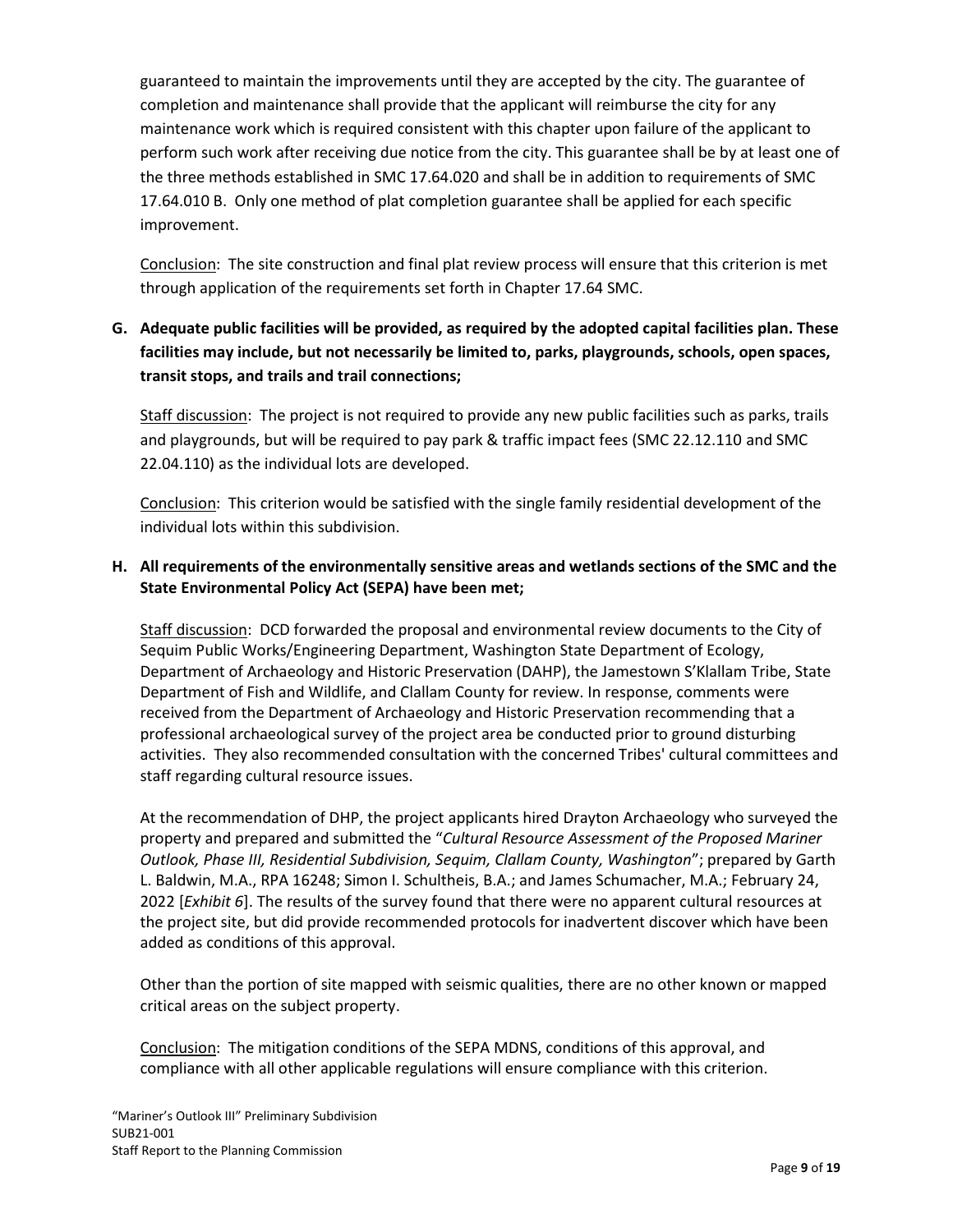### **I. No development may occur which causes a flooding hazard, and until any development occurring within an identified floodplain has been properly mitigated;**

Staff discussion: The project site is not located within a mapped floodplain.

Conclusion: The proposed project would satisfy this criterion for approval.

#### **J. The public interest will be served by the proposal;**

Staff discussion: As proposed, this project would create 82 single family residential lots with dedicated internal City Streets and improved connections to the existing city road system. The conditional approval of this proposal to satisfy the City's subdivision approval standards would result in consistency with the criterion for preliminary subdivision approval.

Conclusion: This criterion will be satisfied as conditioned herein.

#### **K. All the requirements of Chapter [58.17](https://www.codepublishing.com/cgi-bin/rcw.pl?cite=58.17) RCW have been met; and**

Staff discussion: As conditioned, this proposal would be consistent with the applicable Zoning (Title 18), 2015-2035 Comprehensive Plan, Environmental Protection standards (SMC 18.80), and Chapter 58.17, Revised Code of Washington.

Conclusion: As conditionally approved, this proposal would satisfy this criterion for approval.

### **L. The proposed project phasing schedule, if applicable, meets the requirements contained in SMC [17.20.090.](https://www.codepublishing.com/WA/Sequim/html/Sequim17/Sequim1720.html#17.20.090)**

Staff discussion: The submitted preliminary subdivision [map] shows that the project will be developed in four phases. Pursuant to SMC 17.20.090. "Preliminary plats that have been approved for phased development consistent with the requirements of Chapter 17.26 SMC shall submit a proposed final plat (or request for extension in appropriate form) for the development within five (5) years of the date of preliminary plat approval." This preliminary subdivision approval will expire after five years.

Conclusion: The proposed project would satisfy this criterion for approval.

## *Staff Finding #3: Staff finds that Mariner's Outlook III Preliminary Major Subdivision would meet the approval requirements in SMC 17.20.040 (Subdivisions).*

### *2.d. Consistency with the Comprehensive Plan:*

The following Comprehensive Plan provisions are applicable to the current proposal:

• LU goal 3.2: *Low-density Residential*: Maintain Sequim's "friendly, small-town" qualities by fostering the growth of low-density, single-family neighborhoods that are social, walkable, and safe.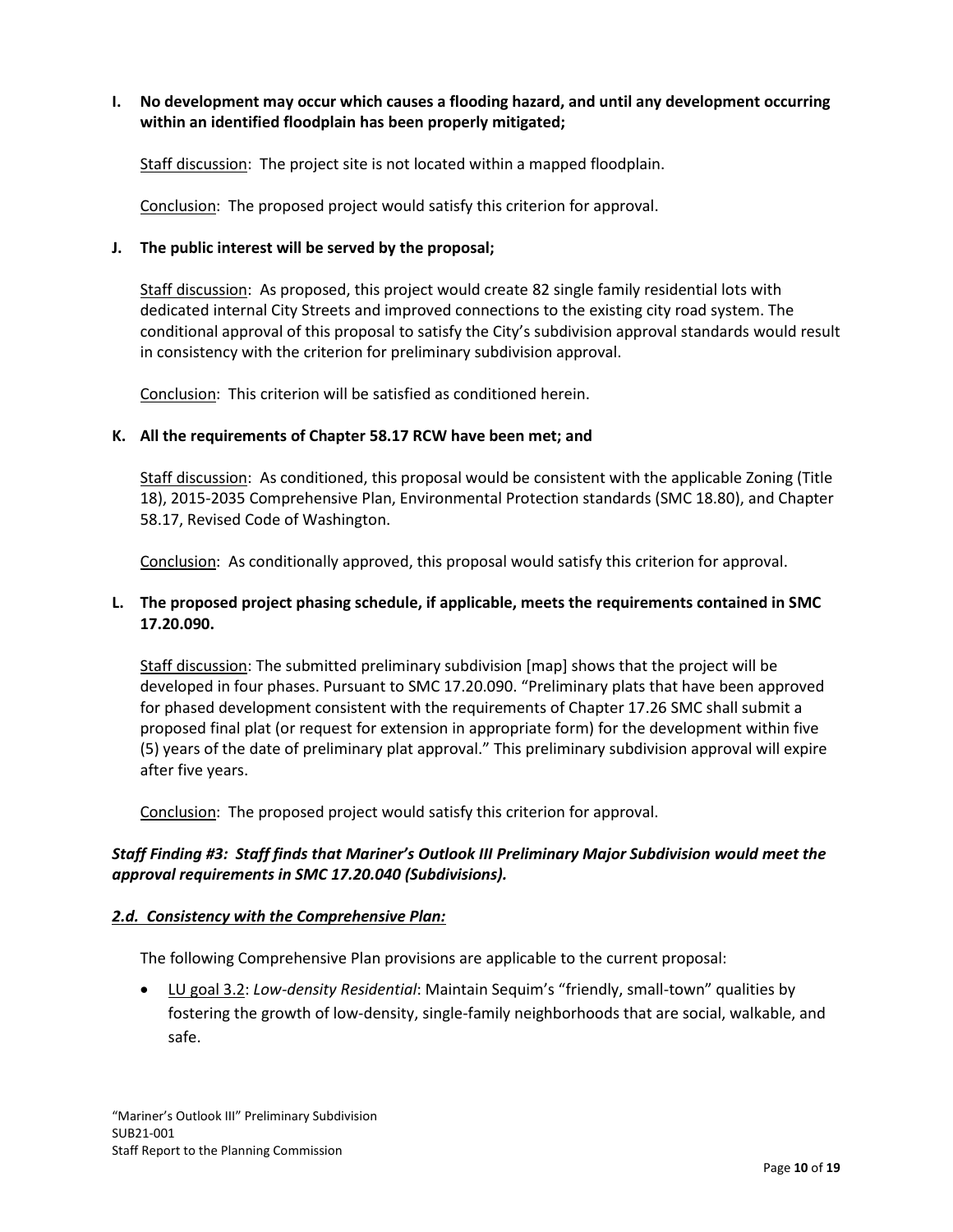- LU Policy 3.2.3: Allow a range of lot sizes in low-density neighborhoods to meet the lifestyle interests of citizens while still maintaining minimum densities to keep Sequim's future both social and affordable.
- LU 3.4.5: *Friendly, Safe Neighborhood Streets* In all new residential subdivisions, create local access streets that enhance neighborhood friendliness, safety, and visual quality
- TR 4.4.3: *Good Sidewalks* Apply minimum standards of safety and comfort in the design of all new sidewalks to promote walking as alternative transportation, as good for personal health, and as a place of friendly encounters.
- CFG Goal 5.1: *Community Expectations* Meet community quality-of-life expectations by institutionalizing the connections among citizens' desires, adopted levels of service, and city capital budgeting.
- H Goal 6.1: *Housing for a Diverse Community*  Increase the number of housing options and opportunities to meet the needs of a diverse, growing community.
- H GOAL 6.4.3: Residential Land Supply for All Needs Ensure availability of lands for residential development, including facilities to meet special housing needs throughout the City.

# *Staff Finding #4: Staff finds that the Mariner's Outlook III Preliminary Major Subdivision would be consistent with the City's Comprehensive Land Use Plan.*

## *2.e. State Environmental Policy Act (SEPA)*

• A SEPA MDNS was issued on February 28, 2022. The Environmental Determination is included as an attachment in **[***Exhibit 6***]**. SEPA requirements have been met by the City and would need to be satisfied through implementation of the MDNS mitigation, which are integrated as conditions of approval.

# *2.f. Project Process & Procedures:*

- Type C-2 process (Quasi-judicial)
- Application received August 27, 2021.
- Notice of complete application issued September 24, 2021.
- November 12, 2021: Notice to suspend process effective November 4, 2021, pending receipt of additional information.
- Notice of complete application and resumption of process following submittal of additional information issued February 7, 2022.
- SEPA Mitigated Determination of Non-significance (MDNS) issued February 28, 2022.
- Notice of SEPA MDNS, public meeting and public hearing issued February 28, 2022.
- Planning Commission Public Meeting scheduled for March 15, 2022;
- City Council Public Hearing scheduled for March 28, 2022.
- Appeal to Superior Court: Within 21 days of Council decision.

## **1. Exhibits:**

- 1 Preliminary Major Subdivision Application received August 27, 2021.
- 2. Preliminary subdivision plans received June 2, 2021.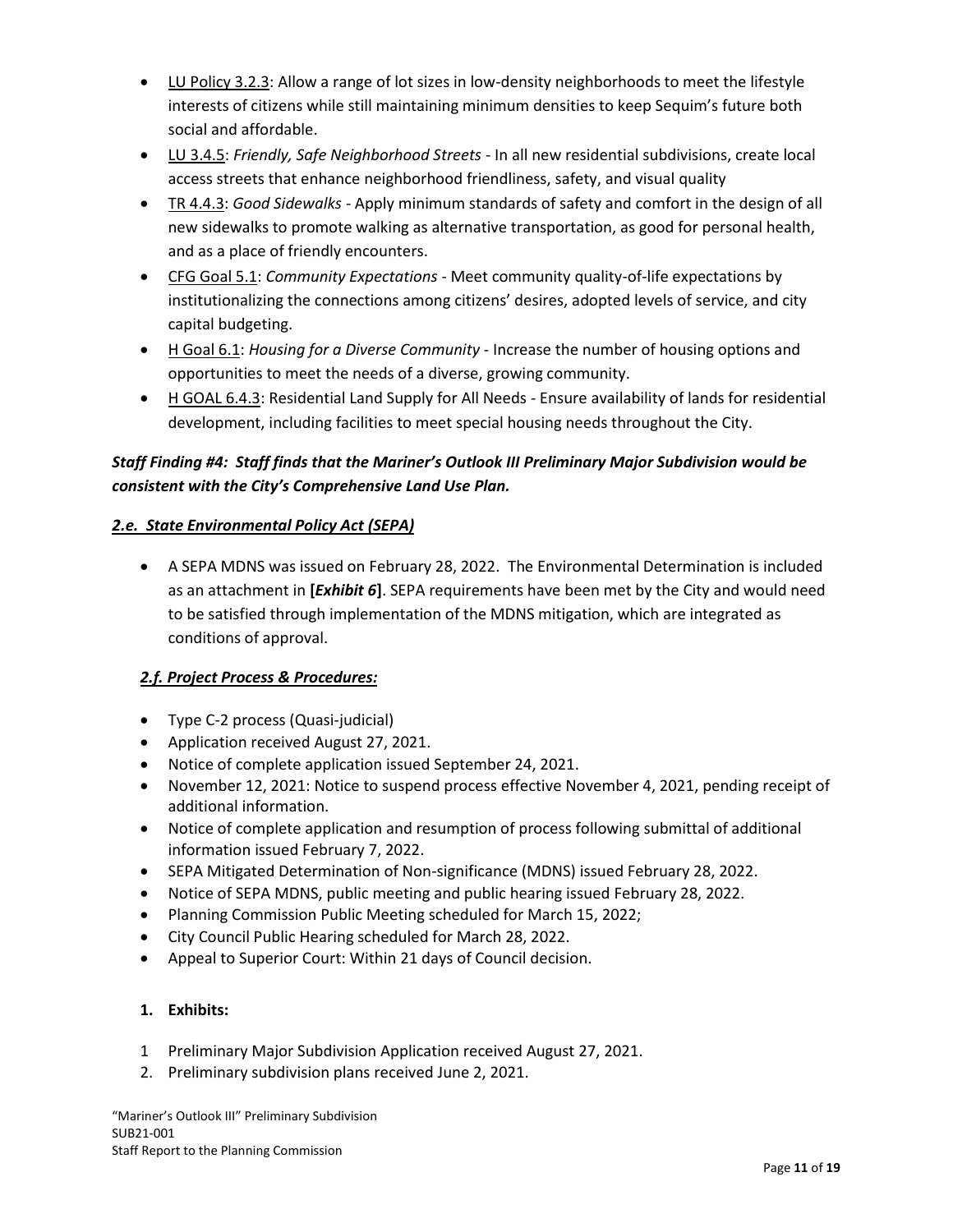- 3. Notice of complete application issued September 24, 2021.
- 4. Notice of Incomplete Application issued November 12, 2021.
- 5. Notice of Complete Application issued February 9, 2022.
- 6 SEPA Threshold Determination & SEPA Environmental Checklist.
- 7 Agency Comments:
	- a. Jamestown S'Klallam Tribe comments dated 10-18-21.
	- b. Clallam County PUD#1 comments dated 10-19-21.
	- c. Department of Archaeology and Historic Preservation comments dated 10-13-21.
	- d. City of Sequim Public Works and Engineering comments dated February 18, 2022.
	- e. Clallam County Fire District 3 SEPA comments received 10-26-21.
	- f. Jefferson Transit SEPA comments received 3-3-22.
	- g. State Department of Ecology Comments received 3-15-22.
- 8 Public comments:
	- a. Allan Tyson comments received 10-13-21.
	- b. Bill Peterson comments received 10-12-21.
	- c. Bill Peterson comments-unsigned attachment 10-12-21.
	- d. Bruce and Carol von Borstel comments dated 10-25-21.
	- e. Bruce and Carol von Borstel received dated 10-18-21.
	- f. Christine Anderson comments dated 10-13-21.
	- g. Christine Anderson comments received 10-13-21.
	- h. Craig H Smith comments received 11-15-21.
	- i. Dave Munro comments received 10-15-21.
	- j. Dave Munro comments1 received 10-13-21.
	- k. David and Laurie Van Cleve comments received 10-27-21.
	- l. David Ebert comments received 10-15-21.
	- m. David Thompson comments received 10-25-21.
	- n. Donna comments received 10-18-21.
	- o. Donna MacLean comments received 10-18-21.
	- p. Gib and Cheryl Siard comments 10-27-21.
	- q. Jean Cummings comments received 10-26-21.
	- r. Jeff and Karen Considine comments received 10-19-21.
	- s. Ken and Janet Wahl comments received 10-9-21.
	- t. Lee and Sharon Pysden comments received 10-21-21.
	- u. Barb Butler comments received 1-9-22.
	- v. Dan Butler comments received 3-8-22.
	- w. Bill Peterson comments received 3-15-22.
	- x. Ken and Janet Wahl comments dated 10-14-21.
- 9 Neighborhood Meeting notes and sign in sheet.
- 10 Legal Notices/Affidavits; Notice of Application, SEPA Threshold Determination, Public Meeting and Public Hearing (affidavit of mailing and publication confirmation).
- 12. Geotechnical Engineering Investigation, Proposed Mariner's Outlook-Phase I [*sic*], July 26, 2021; prepared by Zenovic and Associates
- 13. Mariner's Outlook Traffic Impact Analysis, October 19, 2018; prepared by Jake Traffic Engineering, Inc.
- 14. Preliminary Stormwater Control Plan for Mariner's Outlook-Phase III, August 3, 2021; prepared by Zenovic and Associates, Inc.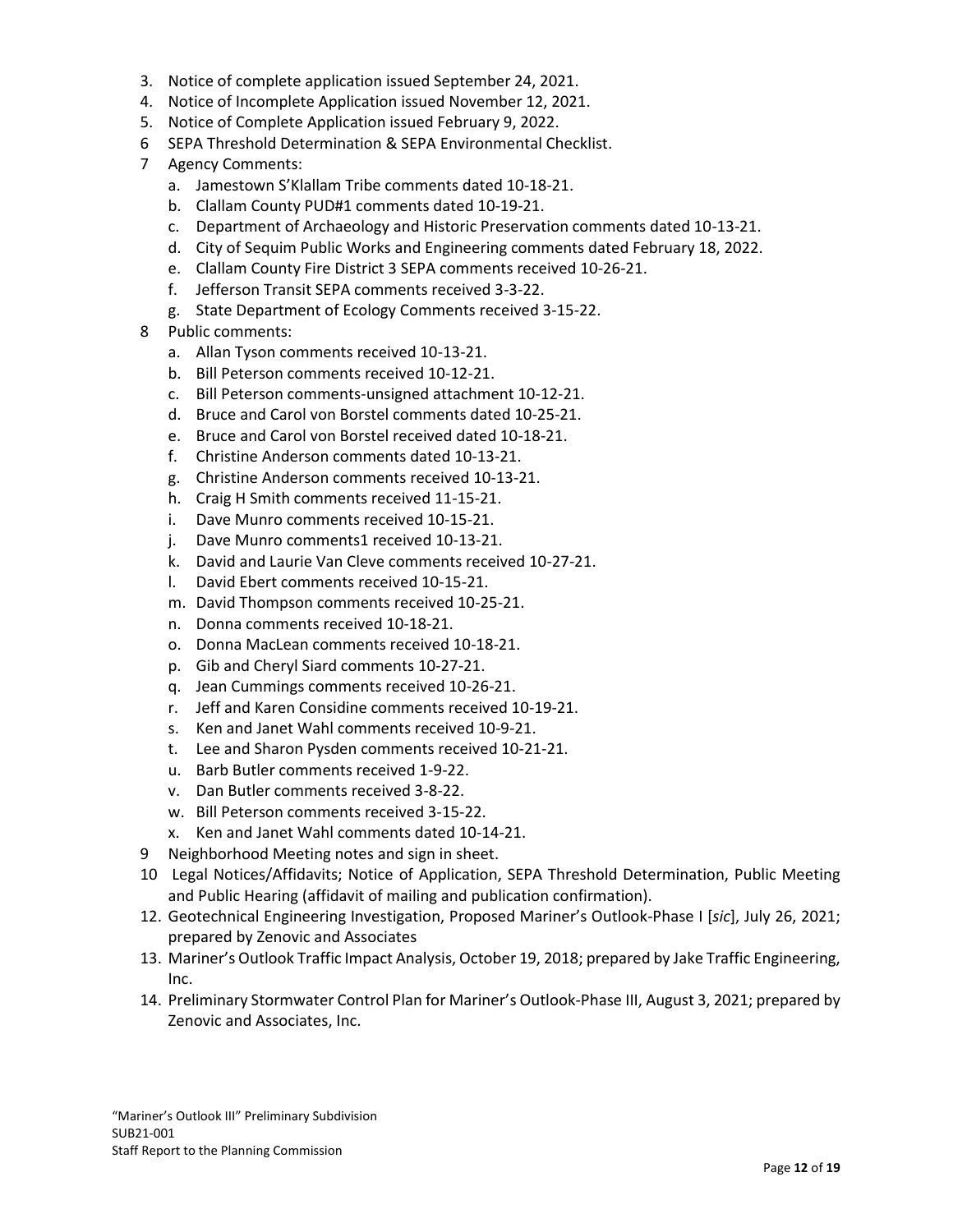- 15. Non-Wetland Discovery and Documentation for Parcel No. 033027-21-0180 as Pre-Condition for Mariners Investors Proposed Major Subdivision; Prepared by W. David Loggy, Loggy Soil and Wetland Consulting, November, 2018.
- 16. Mariner's Outlook Phase 3-Cedar Ridge Sewer Lift Station Analysis, August 2, 2021; prepared by Scott Headrick, P.E., Zenovic and Associates.
- 17. Cultural Resource Assessment of the Proposed Mariner Outlook, Phase III, Residential Subdivision, Sequim, Clallam County, Washington; prepared by Garth L. Baldwin, M.A., RPA 16248; Simon I. Schultheis, B.A.; and James Schumacher, M.A.; February 24, 2022.
- 18. Applicant's Engineer (Zenovic and Associates) response to Phase 1 single Access issue received 3- 14-22.

Any documents, ordinance, statute, law or reference to case law, or other article referenced herein shall be incorporated by reference into this record.

> Mariner's Outlook III Preliminary Major Subdivision Planning File SUB 21-001 SEPA MITIGATION and CONDITIONS OF APPROVAL

## 1. EARTH

To ensure against any potential for adverse environmental impacts from importing nonnative material to the site the source and type of material shall be approved by the city engineer prior to excavation at the source site and delivery to the project site.

### 2. AIR

To mitigate the potential for adverse impacts to air quality due to dust emissions during construction, the proponent shall employ the use of watering all dust generating surfaces a minimum of three times daily or more as needed during construction phase of the project. Alternative non-chemical methods may be considered for approval by the City of Sequim.

### 43. HISTORICAL AND CULTURAL RESOURCES

To mitigate the potential for adverse environmental impacts to cultural resources, the proponent shall work with the Jamestown S'Klallam Tribe and the Washington State DAHP to determine the need for a cultural survey prior to site disturbing work. In any case, as required by the Sequim Municipal Code, the project proponent and/or their contractors shall stop work and immediately notify the City of Sequim, the Jamestown S'Klallam Tribe, and the Washington State Office of Archaeology and Historic Preservation if any historical or archaeological artifacts are uncovered during development

## 4. PLANTS

To mitigate the potential for adverse environmental impacts to Garry Oak trees, the proponent shall avoid the removal of Garry Oak trees greater than eight inches in diameter where reasonable and practicable. Should removal be unavoidable, the proponent shall replace each Garry Oak greater than eight inches in diameter with new Garry Oaks at a 3:1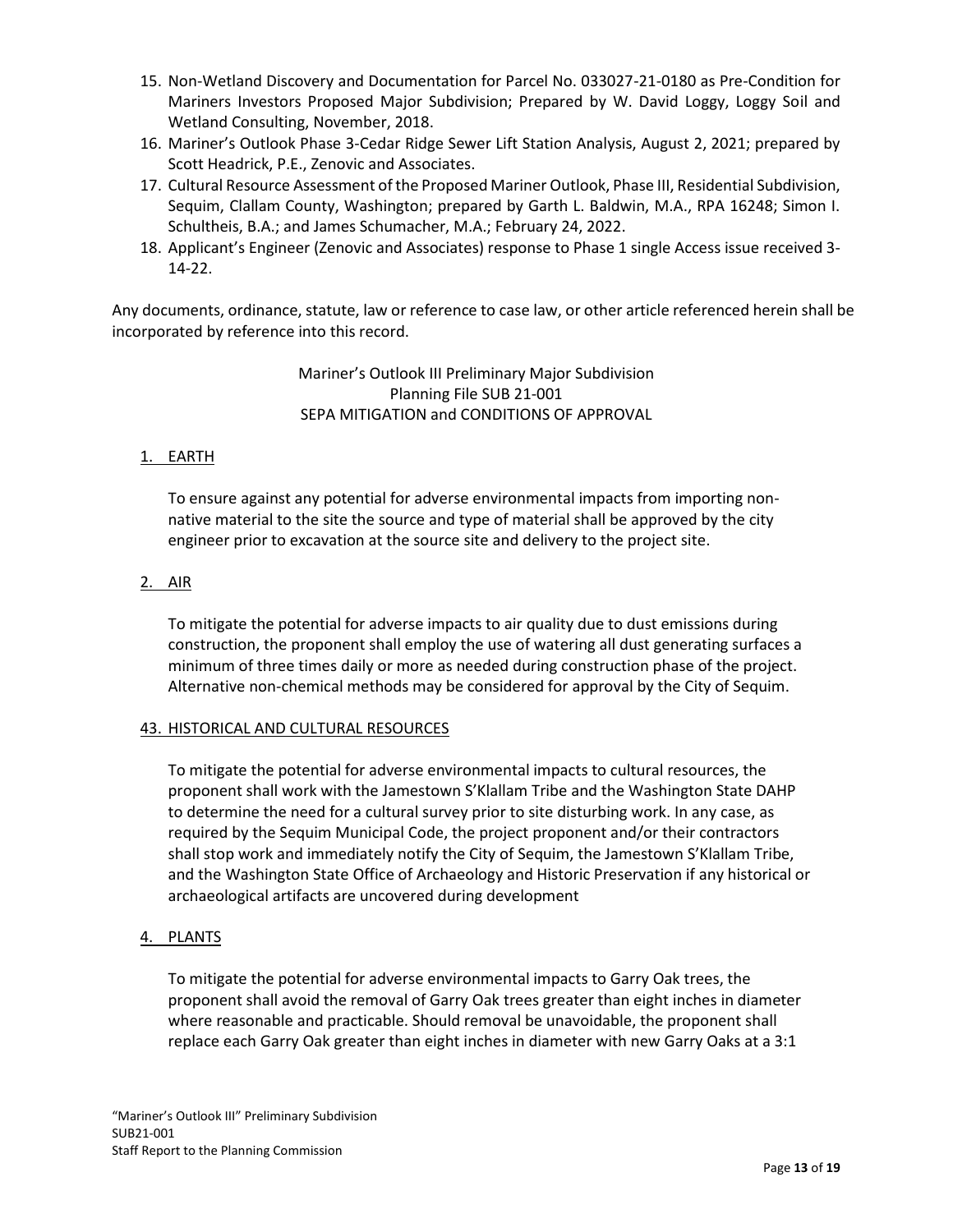replacement ratio. The survivability of the new threes must be guaranteed for a period of 24 months.

## 5. ENVIRIONMEANTAL HEALTH-NOISE

To mitigate the potential for noise impacts to surrounding properties, construction activities through complete buildout of this proposed development shall be limited from 7:30 am to 7:00 pm Monday through Saturday.

### Department of Community Development Conditions of Approval

- 1. Within five years following approval of a preliminary major subdivision, or as otherwise stipulated in RCW 58.17.140, a final plat shall be submitted to the City for review and approval. Two, one-year extensions may be granted by the City Council.
- 2. The development of the site shall be in substantial conformance with the revised Preliminary Plat drawings received August 27, 2021 (as conditioned, herein) and attached as [*Exhibit 2*], and the SEPA Mitigation as approved by the Sequim City Council.
- 3. Until such time as Phase 2 develops the development of Phase 1 shall be limited to no more than nine lots with the proposed single point of access. Should the applicant provide two points of access or a combined access pursuant to SMC 17.32.110, twenty-five (25) lots within Phase 1 would be allowed.
- 4. Prior to final plat approval of Phase 2, the second connection to West Sequim Bay Road is required in order to satisfy SMC 17.32.110.
- 5. All lots shall be between 5,400 and 14,500 square feet in area on the final plat.
- 6. Development of the lots shall comply with SMC 18.20.050, or as subsequently amended, for setbacks, building lot coverage, and building height.
- 7. A final plat must be approved by the city prior to recording. An electronic version of the final plat shall be submitted to the City of Sequim DCD.
- 8. After recordation of the final map with the Clallam County Auditor, one copy of the recorded final plat shall be provided to the City of Sequim's Department of Community Development.
- 9. The responsibility for the maintenance and operation of any common facilities including, but not limited to private drainage facilities, private open space, parks, and landscape areas, must be determined prior to final plat approval. Said facilities may be maintained and operated by the land divider, a lot owners' association, a public agency or a private agency consistent with applicable state requirements. Any maintenance obligations shall be noted on the final plat.
- 10. If said common facilities are to be owned and managed by a lot owners' association, said lot owner's association shall be established prior to final approval. The association is responsible for operating and maintaining all common facilities that have been dedicated or deeded to it by the land divider. The by-laws of the association shall authorize, at a minimum, the following responsibilities and authorities: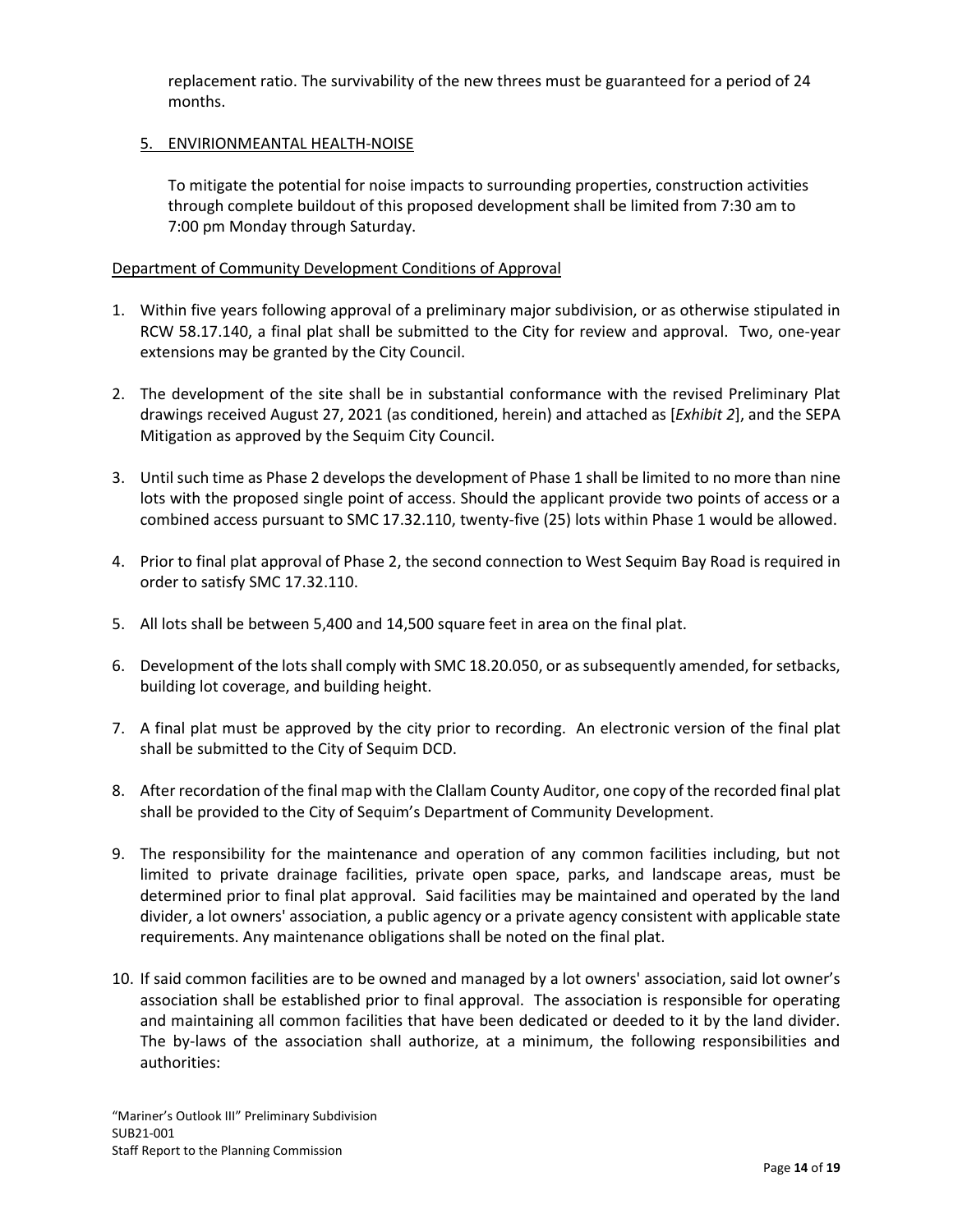- To enforce covenants and conditions required by Title 17 SMC, or in the lot owner's association.
- To levy and collect assessments against all lots to adequately accomplish the association's responsibilities.
- To collect money from unit owners to finance future improvements.
- To collect delinquent assessments through the courts, including money to pay for the costs of court action.
- To enter into contracts to build, maintain and manage common facilities required by the Sequim Municipal Code.
- To allow amendments to the by-laws for improvements required by Title 17 SMC which may or may not require a plat alteration to be submitted, approved and finalized in accordance with Title 17 SMC.
- 11. If a Homeowners Association is formed, the final plat shall include a statement which requires indefinite existence of the association and automatic membership in the association upon assumption of ownership of a lot within the plat. The Association by-laws shall be submitted and approved by the City prior to final plat approval. The by-laws required for this section shall be separate from any bylaws or private covenants established by the subdivider. Any private covenants or restrictions proposed by the subdivider shall not be included with any requirements set forth by the Sequim Municipal Code.
- 12. The CC&Rs document will be provided with the final plat submittal. The City's review and approval of the CC&Rs document does not mean the City will assume any responsibility for enforcing private covenants between the lot owners nor maintaining any roads or other amenities not specifically dedicated to the City on the public's behalf.
- 13. The applicant shall coordinate with the U.S. Postal service for the provision of mailboxes.
- 14. A final landscaping plan shall be submitted with the final plat application. The plan shall address required street trees, right-of-way landscaping and any other areas in common ownership of the homeowners. The final landscape plan is subject to review and approval by the City's Department of Community Development and the Public Works and Engineering Departments.
- 15. Reasonable landscaping should be provided at the site entrances and in any public areas. The type and amount of landscaping shall be allowed to vary consistent with the type of development and the requirements of the zoning district.
- 16. Landscaping materials shall be those which best serve the intended function, and shall be appropriate for the soil and other environmental conditions of the site. Drought-tolerant, low water plant materials shall be encouraged.
- 17. Maintenance of all landscape areas shall comply with Section 18.22 of the SMC.
- 18. Any onsite wells or septic systems shall be removed/decommissioned in each phase in accordance with the requirements of the Clallam County Health District, prior to approval and recording of the final plat for each phase.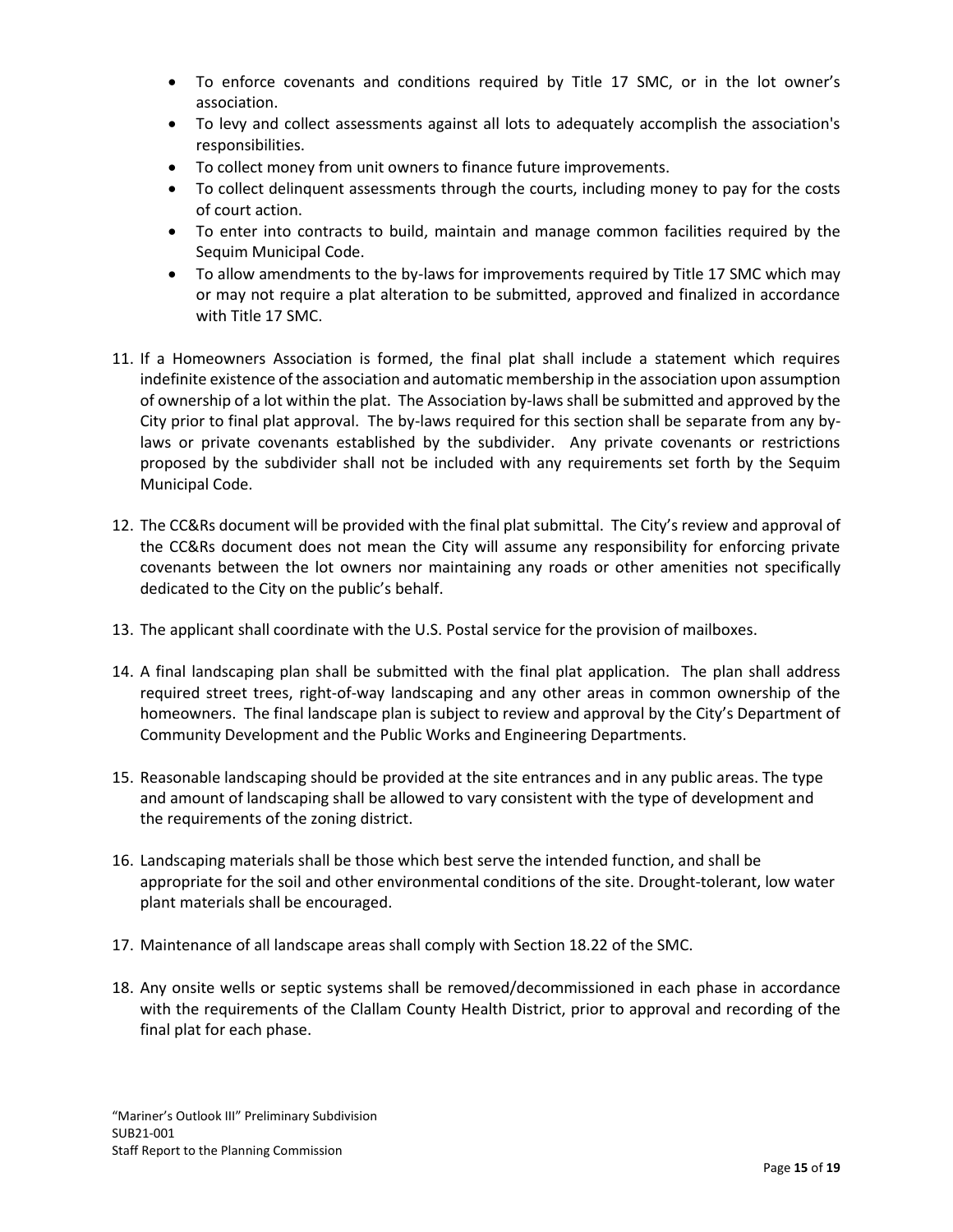- 19. All fire hydrants must have two (2) 2-1/2" NST ports and one (1) 5" Storz fitting steamer port or as otherwise approved by the Fire Marshal.
- 20. Any future signage will require separate review by the Department of Community Development, at which time it will be reviewed for compliance with the city's sign regulations.
- 21. All mitigation measures in the Final MDNS shall be conditions for the Mariner's Outlook III Preliminary Major Subdivision (SUB 21-001).
- 22. All proposed single-family residential building permits shall satisfy the standards for Site Design Class D at a minimum.
- 23. Bonding in accordance with SMC 17.64.010 A. shall be posted to ensure completion of any improvements required under this approval, but not yet installed or provided.
- 24. The proponent must follow the Inadvertent Discovery Protocols set forth in the Drayton Archaeology "*Cultural Resource Assessment of the Proposed Mariner Outlook, Phase III, Residential Subdivision, Sequim, Clallam County, Washington*"; prepared by Garth L. Baldwin, M.A., RPA 16248; Simon I. Schultheis, B.A.; and James Schumacher, M.A.; February 24, 2022 [*Exhibit 17*]. This condition is supplemental to SEPA Mitigation measure #5.
- 25. The proponent must satisfy the conditions of the Clallam County P.U.D. #1 in their comments received October 19, 2022 [*Exhibit7.b*].
- 26. Unless otherwise waived or modified by the City Engineer, the proponent shall satisfy the conditions set forth by the Public Works Department in their comments dated January 13, 2022 [Exhibit 7.d], as modified through the final plat submittal and site construction plan process as follows:

### **PUBLIC WORKS/ENGINEERING DEPARTMENT CONDITIONS**

(Cited comments are provided in *Exhibit 7.d*)

## **The following Conditions must be satisfactorily addressed in the Site Construction Permit application process before Public Works can recommend approval of the Site Construction Permit Application**:

### **Preliminary Plat Submittal General Comments:**

- 1. Clarify line types, future vs. existing and provide a detailed legend of all aspects. (These plans aren't printed in color so varying line weights can be hard to differentiate).
- 2. Show topography for 200' beyond parcel boundaries
- 3. Add Street Names and stationing all sheets
- 4. Show phasing lines, including on the first page
- 5. Show existing overhead power and all other utilities at West Sequim Bay Road and Keel Road
- 6. Need to show the remaining portion of existing dry sewer line, including where it enters site at all locations
- 7. Date when stamp was signed
- 8. Provide an updated phasing narrative

### **External Roadway Improvements and Shared Use Path:**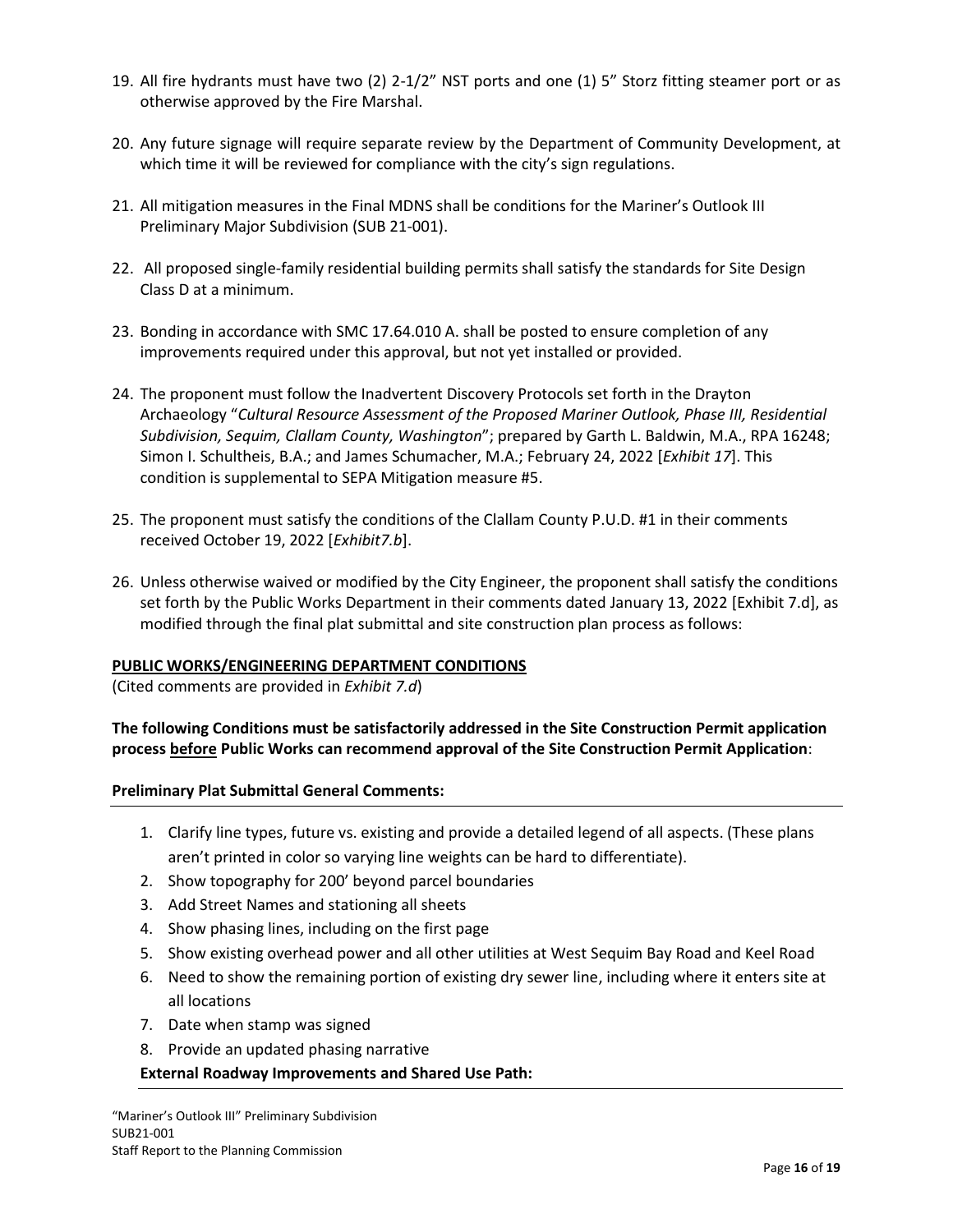- 9. The applicant may submit a proposal for a 10' shared use path in leu of the improvements required along the West Sequim Bay Road Frontage. The shared use path is to use a direct route through the subdivision and must meet ADA and City standards.
- 10. Shared use path must be located within City of Sequim ROW or easement dedicated to the City of Sequim.

## **Subdivision Access:**

- 11. Emergency access from Anchor Lane to Water View Drive appears to be a 30% slope for the 30' between the two roads. This slope must be under 10% for fire access and to meet City Road standards.
	- a. All roadways are to be under 10% slope per City Road Standards.
	- b. Clallam County Fire District #3 pre-application comment dated August 30, 2018.
		- *d. Maximum grade is 10%, unless approved by the Fire Chief. (D103.2).*
- 12. Lots 53-55 to have a 20' Alley easement for ingress egress and utilities per V12 P78.
- 13. Show Mariners View Court and its connection to Mariners View Drive.
- 14. Drainage easements shown need to be well defined and clearly show the boundaries.
- 15. Cutter Way access is shown as "Right-of-way for ingress, egress, utilities and irrigation to be dedicated to the City of Sequim" per V28 P88 and V28 P86 and is shown as "Open space" on the plans with the new Cutter Way intersection approximately 70' to the north. Cutter Way doesn't align with existing ROW. Developer must clearly show ROW area to be vacated by the City and the new ROW to be dedicated to the City that aligns with the actual location of Cutter Way before final plat approval will be granted.

#### **Internal Roadways:**

- 16. Internal Roadways shall meet "Local" and "Neighborhood" street standards per the City Standard Drawings Figure 4-00, 4-01 and 4-02 and 4-06. All roadway improvements shall meet standards in City Standard Drawings for "Light Standard" per Figure 4-28A and 4-28B, typical pavement section Figure 4-16, and "Standard Utility Location" per Figure 4-15. The roadways shall all be public and be improved to the following standards:
	- a. Keel Road: Local
	- b. Cutter Way, Local from 1+00 to Keel Road at approximately 15+50
	- c. Cutter Way, Neighborhood from approximately 15+50 to 22+
	- d. Mariners View Drive: Local
	- e. Anchor Lane: Neighborhood, but must be 26' wide per Clallam County Fire District #3 preapplication comments dated August 30, 2018
		- *c. Where a fire hydrant is located on a fire apparatus road, the road width shall be 26 feet. (D103.1)*
	- f. Mariners View Court: Local

### **Grading and Lot Layout:**

17. Per SMC per SMC17.40.010 "All lot corners at intersections of dedicated public rights-of-way shall have a minimum radius of 25 feet or shall be concentric with the curb radius."

### **General Utilities:**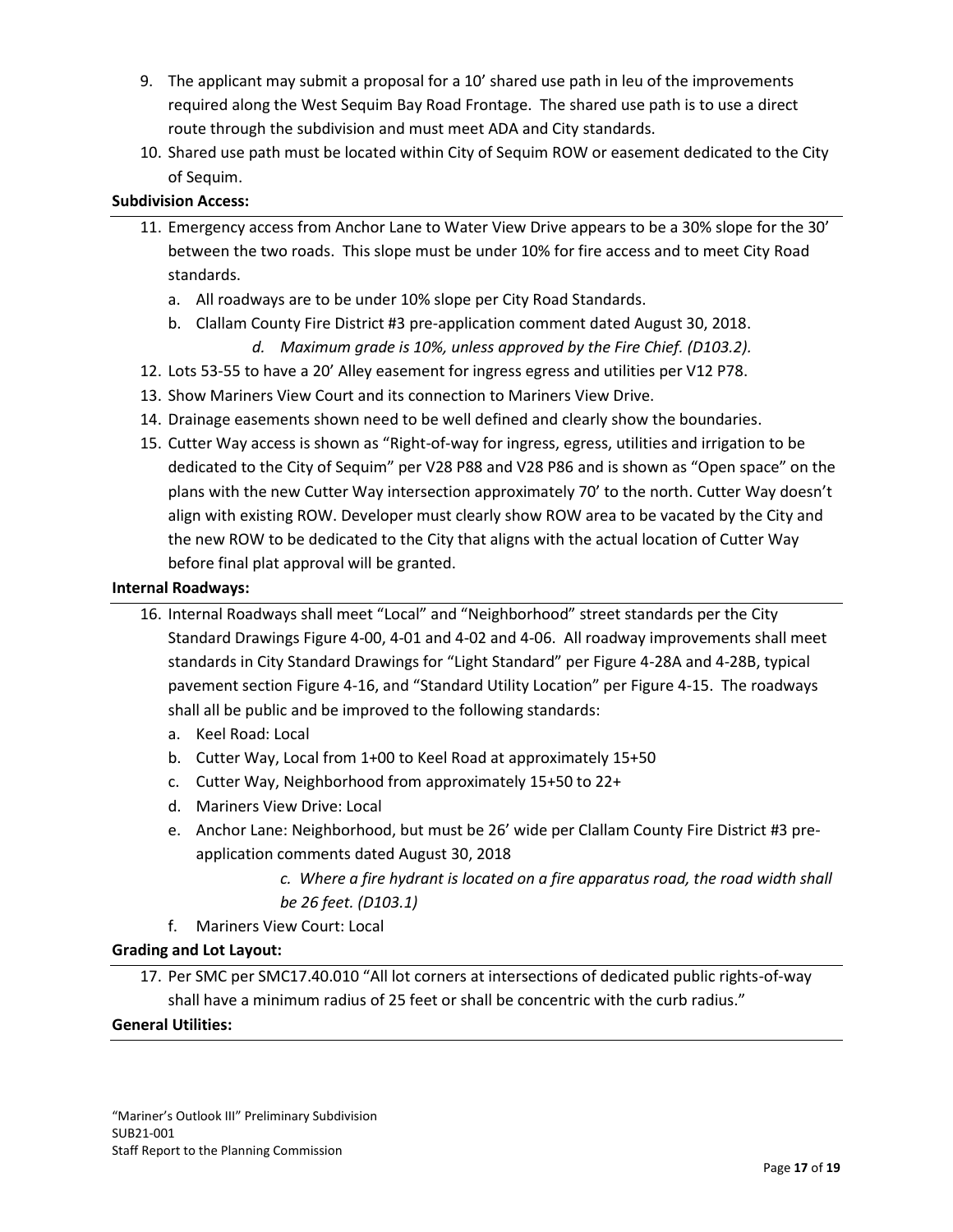- 17. Intersection of Mariners View Dr. and Mariners View Ct. (near lot 68) there is 6 pipes within the road right of way. There are 2 water lines, 2 sewer lines, stormwater, and irrigation. The design shall meet the City Standard Drawing Figure 4-15 Standard Utility Location.
- 18. See City Standard Drawing Figure 4-15 Standard Utility Location, attached, for pipe location and separation. All pipes must have 10-foot horizontal separation. Water Pipes shall be located on the North and East side of streets. Sewer must be constructed on the South and West side of streets.
- 19. Easement between lots 31 & 32 should be a general utility easement (See comment 4a in Sewer Main).
- 20. Fire hydrants shall be located every 600-feet per SMC 17.48.040 and location to be review by Clallam County Fire District 3.

## **Sewer Main:**

- 21. The Cedar Ridge lift station was designed as a temporary lift station and was sized as such. The Preliminary Cedar Ridge Sewer Lift Station Analysis dated August 2, 2021, from Zenovic & Assoc: states there is an additional 31 hookup capacity. Analysis is subject to third party review (at applicant's sole expense) and existing sewer system plans and commitments.
- 22. The proposed phase 2 lift station shall be placed at Forest Road in a location approved by the City of Sequim and be sized per the sewer system master plan.
- 23. The developer shall be allowed to pump from Forest Road lift station to the Cedar Ridge lift station if sewer improvements have not yet been completed and operational in West Sequim Bay Road.
- 24. Provisions to Cedar Ridge lift station shall be put in place during phase 2 of Mariners Outlook III as follows:
	- a. An easement and pipe shall be installed between lots 31 & 32 to allow for all flow that goes into Cedar Ridge lift station to then gravity flow to Forest Road through Mariners Outlook. (The stormwater drainage line needs offset a minimum of 5-feet from center of easement to account for 10-foot separation between the 2 lines in the 20-foot easement)
	- b. If sewer improvements are not completed in West Sequim Bay Road, then a capacity increase for Cedar Ridge Lift station is subject to installation.
	- c. If sewer improvements are completed and operational in West Sequim Bay Road, then the pipe shall be connected to an approved bypass of Cedar Ridge lift station and gravity flow all sewer to the Forest Road lift station. In lieu of placing the force main from Forest Road lift station to Cedar Ridge lift station, the developer shall negotiate with and fairly compensate the city for the costs of force main construction that would have been built by the developer if the improvements in West Sequim Bay Road were not complete.
- 25. For sewer main locations, follow the Standard Utility Locations Figure 4-15 in the City Standard Drawing. The area of Mariners View Drive and Mariners View Court will need revisions to meet this requirement, which must be addressed in the site construction permit.
- 26. Show SS Profile for SSMH-18 to SSMH-20, show entire service line from Keel Road.
- 27. Show SS Profile for SSMH-09 to SSMH-02, show entire service line from Cutter Way to Mariners View Court to Mariners View Drive to Lift station.
- 28. Widen Mariners View Drive Profiles to 60' right-of-way.